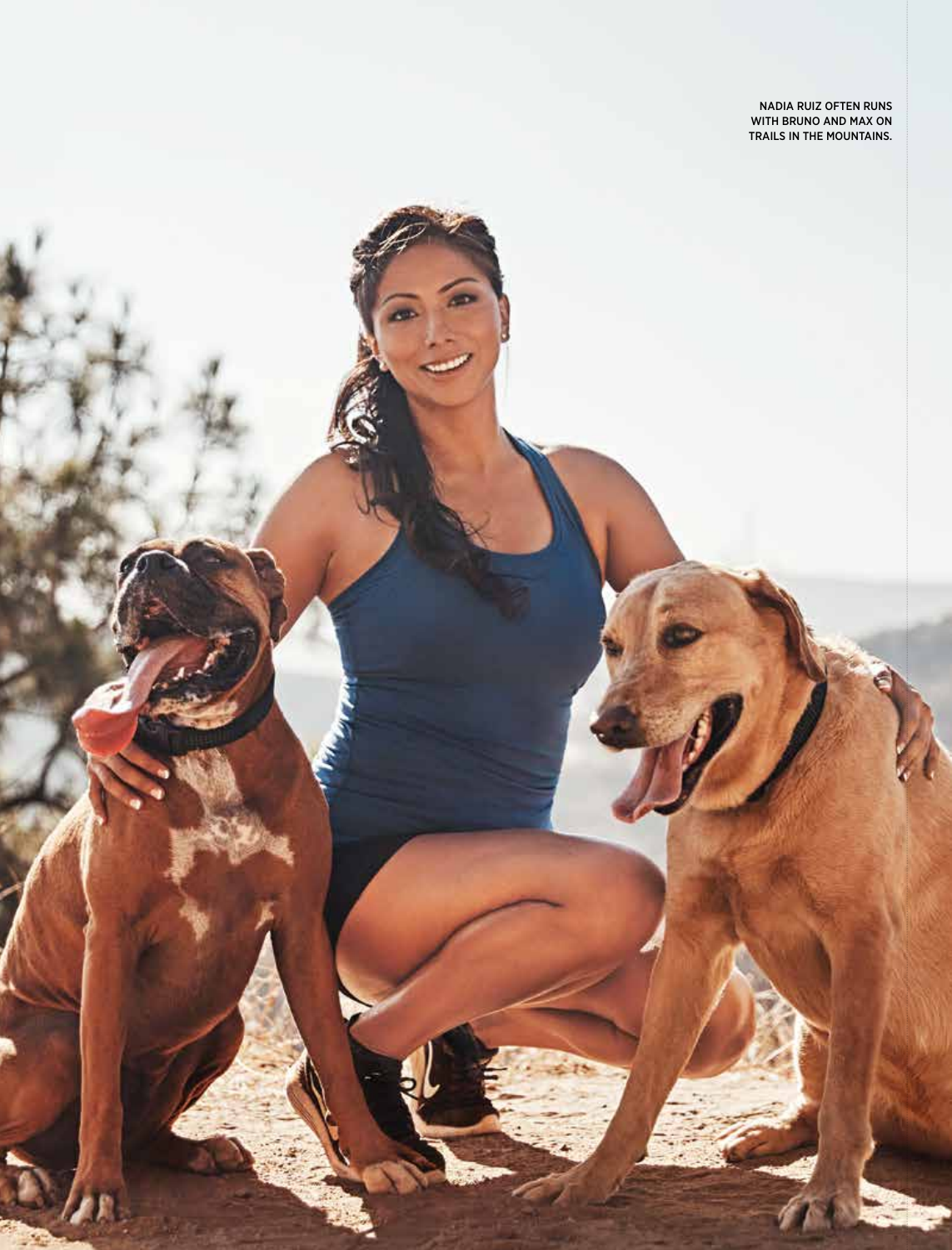# DOG ON IT

## Your best running bud may very well be right under your roof.

By Nancy Heslin photography by Alain Mitchell

The sun is shining, there's not a cloud in the sky and you're<br>
having the run of your life—except your running partner wo<br>
stop yakking. No need to go barking mad; for the ideal fitne<br>
buddy, look no farther than the end o having the run of your life—except your running partner won't stop yakking. No need to go barking mad; for the ideal fitness buddy, look no farther than the end of your leash. "The love a canine has for you will always make him happy old Lab, Max, and boxer Bruno, 6, covers anywhere between 8 and 12 miles. "Dogs don't care what time of day it is, how long or where you run; they are simply happy to go running with you."

Nearly 55 percent of American households have a dog as a pet, according to the American Pet Products Association (APPA), and they can be trained to be excellent running companions. Sweating while your pet pants offers a myriad of benefits for both parties, including a reduced risk of heart disease and increased life expectancy. "Just like their owners," says Cari Setzler, doctor of veterinary medicine and running trainer for Fast Finish Coaching outside Chicago, "pooches are prone to both weight gain—52 percent of dogs in the U.S. are considered overweight or obese—and arthritis, with one in five over the age of 5 suffering from mobility issues."

But before signing up for this month's Canine Classic Half Marathon in Montana or a Canicross, a British phenomenon sweeping the U.S. where you run off-road with your dog, give *paws* to these vital steps necessary to help turn your flabrador into a fitbrador.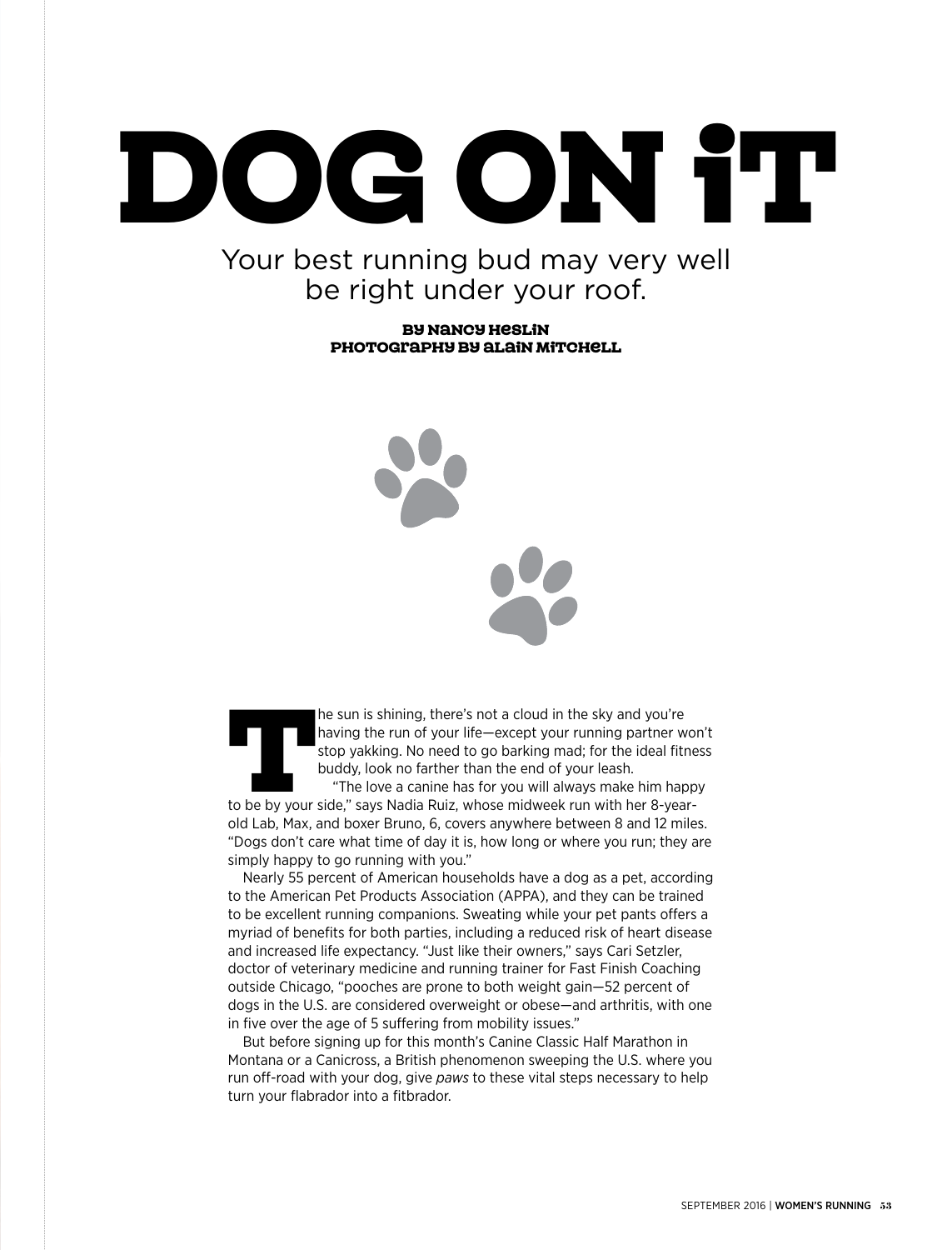## Dog On It

#### **On Your Barks**

Get a clean tail of health from the vet before beginning any cardiointensive program for your pet. A physical and diet assessment should be done, especially as overnutrition for dogs is on the rise and this can contribute to the development of skeletal disease.

Like with any running newbie, increasing mileage gradually is key to avoiding injury. Start off with an easy 10- to 15-minute run, upping your time by no more than 10 percent each week. If your dog is overweight, stick to longer walks. "Start them slow," Ruiz advises. "Humans can tell you when something hurts or when you are going too fast or too often. Dogs won't and will do everything they can to please and stay with you. Learn to read their body language and signals as you progressively increase pace and/or distance."

When to run is equally important. With different cooling mechanisms than humans, dogs suffer from heat stroke more in April and May than any other months



of the year. That's because temperatures as low as 70 degrees (which won't feel hot to a human) can lead to increased body temperature, excessive panting and drooling in your pet. Get to a vet immediately if you see any of these symptoms of heat stroke.

During the late spring and summer, schedule your runs in early morning or late evening. There are some exceptions: Breeds like Rhodesian ridgebacks and fox terriers can run in warm weather successfully. Wait until cool weather hits to aim for a FB (Fur-sonal Best).

Check out organized races for dogs across the U.S. at irondoggy.com.

#### **Is Your Pup Up?**

Breed disposition plays an important role, as not all dogs are born to run. Brachycephalics, shortnosed, flat-faced breeds, like pugs, bulldogs and Shar Peis, may face breathing obstructions, while longcoated breeds may have a high level of difficulty breathing during warm weather (conversely, shorthaired dogs aren't thrilled about winter). Labs, beagles and English setters are good for distances up to 10K, but if you want to spend more quality time with your pet, huskies, Goldendoodles, Weimaraners and Vizslas enjoy 10-mile-plus distances. Medium-sized dogs tend to make great runners, but German shorthaired pointers and Whippets will produce a 7-minute mile; Catahoulas and Dalmatians prefer a slower pace for the long haul.

No matter the breed, you shouldn't start running with a dog until the 1-year continued on page 56

## Faux Paws

*Veterinarian and run coach Cari Setzler runs a six-week "Fit With Fido" course in Crystal Lakes, Ill., and offers these tips.* 

1. I recommend always having your pet on a leash, but you absolutely must in areas where a leash is required. You'll find three to four feet is more than enough. Don't use the extended leashes, as they can become easily tangled, tripping you, your dog or other people.

2. Problems can arise quickly, even if you have a well-behaved dog. On a road or sidewalk, your dog can leave your side for just a minute and get hit. Stay aware of your dog, cars, bikes and other pedestrians.

**3.** Even if you have the most laid-back dog in the world, never let him approach other dogs. You don't know how the other dog will react. There's always a first time. "Don't worry, he's friendly" really means, "He hasn't bitten anybody yet!"

4. All trail users have the right to use the trails, roads and sidewalks without being approached by a dog. Not everyone loves dogs, but if they do, they still may not want to worry about stopping to greet yours while they're exercising.

**5.** If someone asks to pet your dog, if you say yes, have him sit and wait to be approached.

**6.** When someone is going to pass you, shorten your leash and get your dog right at your side, ideally with you between your dog and the passing person. If this cannot be done safely, step to the side.

7. Poop happens, but no one wants to step on it. Plan ahead and bring baggies to pick up after your pet and dispose of it in the proper place.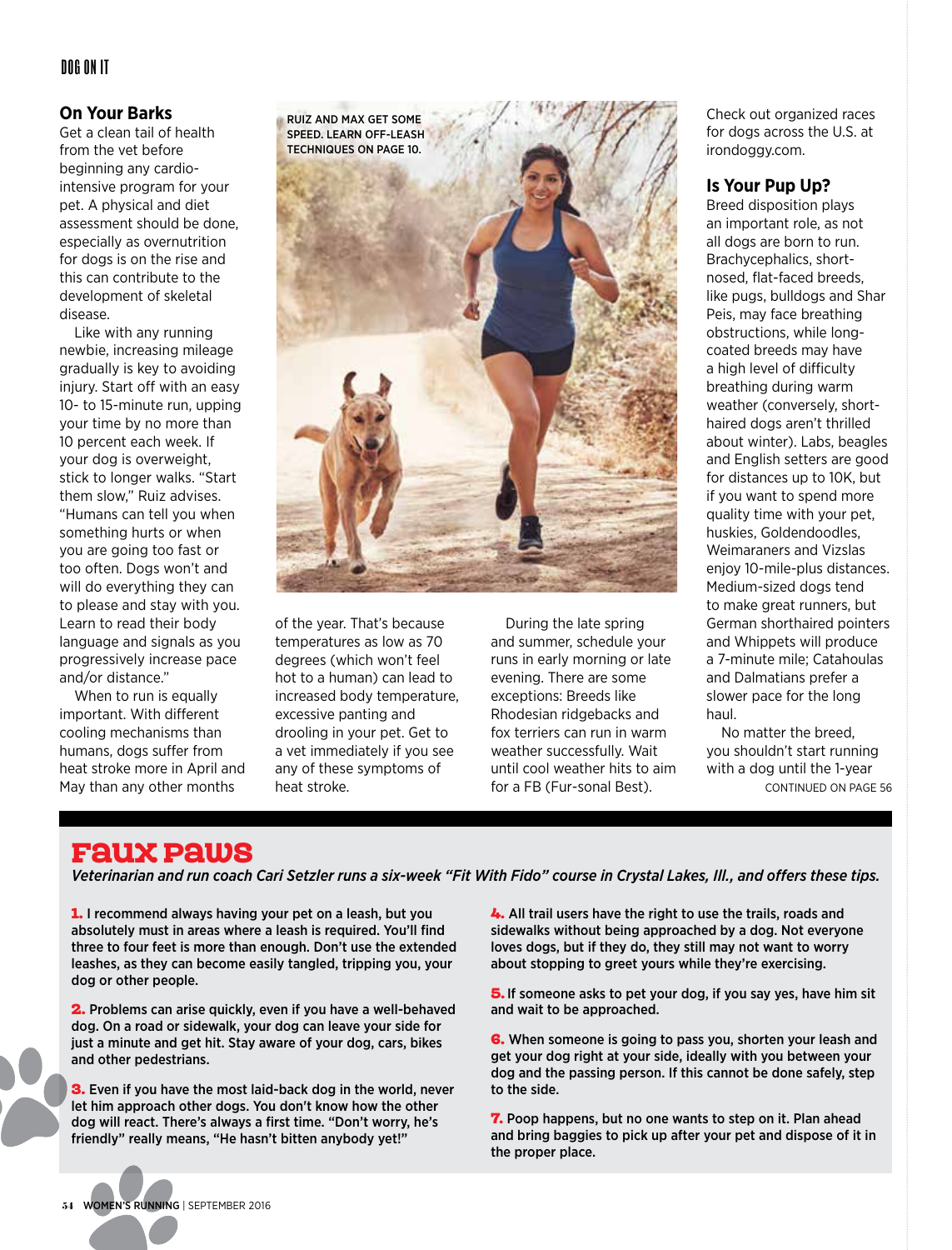## **PUPPY ProDUCTS**

*Try these accessories to keep your running partner strong and safe for miles.* 



▲ IDTechEx Research predicts by 2025 the wearable tech market for pets will top \$2.6 billion. **Fitbark** (\$70, fitbark. com), **Whistle** (\$79, whistle. com) and **WonderWoof BowTie** (\$95, wonderwoof. com) each track your pet's activity but offer different user experiences and designs.

E **Ruffwear**'s adjustable *Singletrak Pack* (\$90, ruffwear. com) allows your dog to carry his own water, snacks and poop bags, although you should never exceed 20 percent of your dog's weight.



 $\blacktriangleleft$  With the lightweight **GoPro**  *Fetch* dog harness (\$60) and *Hero* camera (\$200, both gopro.com), you'll know exactly what was racing through your dog's mind.



 $\triangle$  Paw-protecting **Muttluks** come in two main models, *Fleece Lined* (pictured, \$55– 63) and *All Weather* (\$55–63). The selftightening straps will fit snugly and not come undone on the run. An economic alternative with stretchy cuffs is *Hott Doggers* (\$19–20, all muttluks.com).



 $\triangle$  Pets can develop skin cancer too. **My Dog Nose It** *Balm* (\$13 for 0.5 oz., mydognoseit.com) is completely natural, water-resistant and paraben-free sunscreen. It's also made in the USA.

 $\blacktriangleright$  With 100 percent UV protection, **Doggles** *ILS* (\$25, doggles. com) have lenses that are both shatterproof and anti-fog.

I Just "pack it, pop it and pour it" with **Kurgo** *Collaps a Bowl* **(**\$10, kurgo.com). The BPA-free foldable water dish holds 24 ounces and is dishwasher-safe.

G The **Nite Dawg** high-visibility *LED Dog Collar* (\$15–20) and *LED Pet Leash* (from \$18, both niteize.com) are as perfect for dawn, dusk or dark and they are also waterproof!



**A** The Stunt Puppy Stunt *Runner* (\$38) was created specifically for runners. The flexible connector that attaches you and your dog stretches from 35 to 51 inches to easily absorb slight variations in stride. Waterproof, stink-proof and visible at night, the *Go Dog Glo Dry Collar* (\$26, both stuntpuppy.com) is virtually indestructible, lightweight, durable and stays flexible in cold weather.